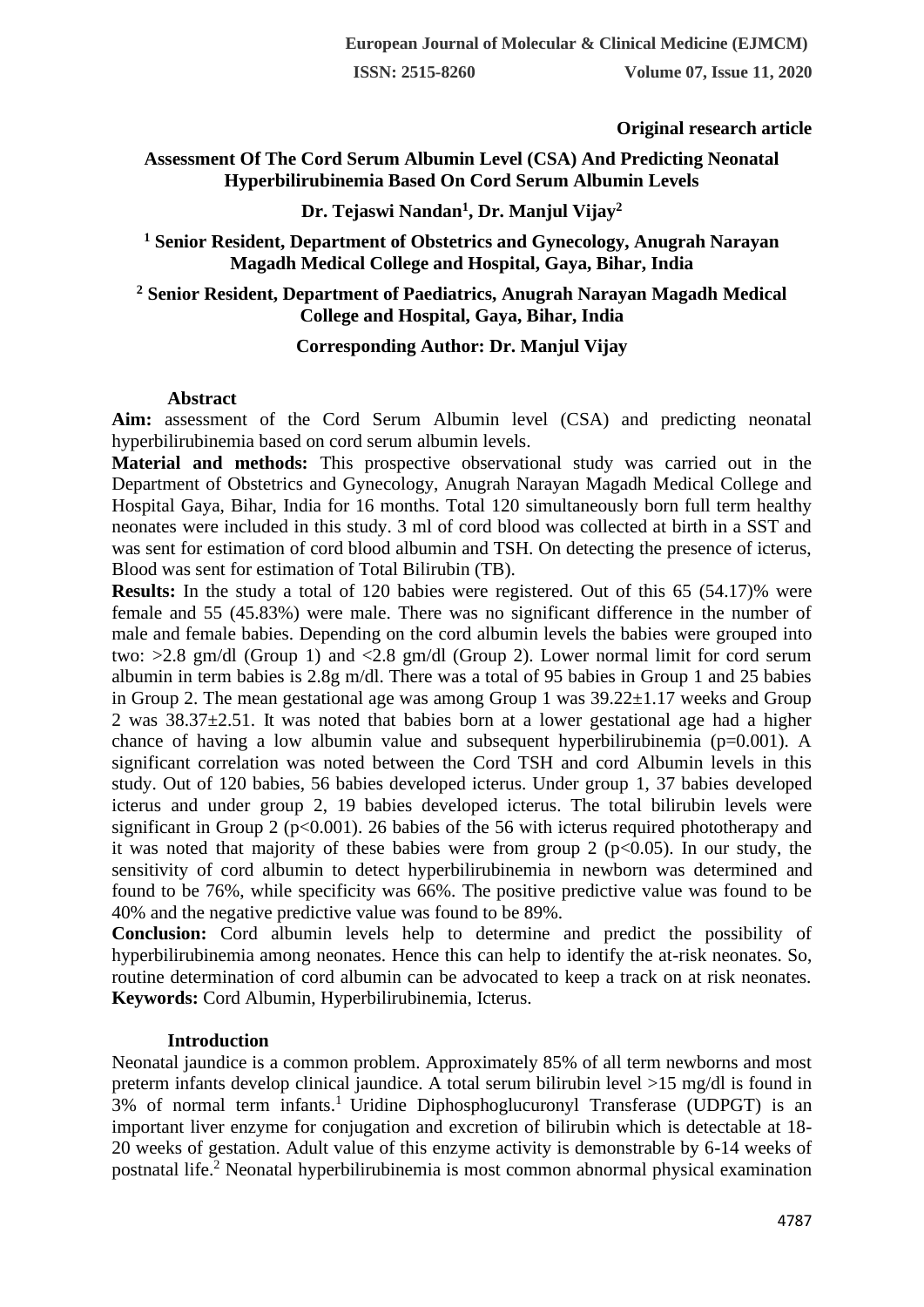**ISSN: 2515-8260 Volume 07, Issue 11, 2020**

finding during the first week of life. In term babies, physiological jaundice is seen to appear between 36-72 hours of age and maximum intensity of jaundice is seen between 72-96 hours of life. Serum bilirubin doesn't exceed 15 mg/dl and jaundice disappears by 10th day of life. <sup>3</sup> Albumin is the major binding protein in a neonate. Synthesis of albumin appears at approximately the 7th -8 th week in the human fetus. Albumin concentrations are low in a neonate (∼2.5 g/dl), reaching adult levels (∼3.5 g/dl) after several months. Albumin binds to potentially toxic products like bilirubin. Bilirubin binds to albumin in an equimolar ratio. One gram of albumin binds around 8.5 mg of bilirubin.<sup>4</sup> Low production of albumin will lower the transport of bilirubin. Free bilirubin is anticipated when the molar bilirubin- to- albumin (B: A) ratio is >0.8. It is the free bilirubin which can cross the blood brain barrier. American academy of pediatrics recommends that newborn discharged within 48 hours should have a follow up visit after  $48-72$  hours to check any significant jaundice and other problems.<sup>4</sup> This recommendation is difficult to follow-up in India due to limited follow up facilities in the community. These neonates may develop jaundice which may be overlooked or may have delay in recognition unless the baby is closely followed up. Concern of a neonatologist regarding earlier discharge are reports of many cases of bilirubin induced cerebral damage identified in healthy term and late preterm infants even without any risk factors. Synthesis of albumin occurs in liver and it binds to bilirubin and helps in its transport. Decreased synthesis of albumin will decrease its binding capacity and transport. Hence, identification of at-risk neonates or neonates with low cord blood albumin levels early will help to avoid the complication and sequelae associated with neonatal jaundice. Objective of the study was measuring the Cord Serum Albumin level (CSA) and predicting neonatal hyperbilirubinemia based on cord serum albumin levels.

#### **Material and methods**

This prospective observational study was carried out in the Department of Obstetrics and Gynecology, Anugrah Narayan Magadh Medical College and Hospital Gaya, Bihar, India for 16 months

#### **Methodology**

Total 120 simultaneously born full term healthy neonates were included in this study. Neonates with ABO or Rh incompatibility, Major congenital malformations, Cephalhematoma, Early onset sepsis and Preterm babies were excluded from the study. 3 ml of cord blood was collected at birth in a SST and was sent for estimation of cord blood albumin and TSH. Cord Albumin was assessed using the Biuret reaction technique using an automated analyzer. Babies were examined daily for the presence of icterus upto the 5th day following which they were discharged. On detecting the presence of icterus, Blood was sent for estimation of Total Bilirubin (TB) and the results were plotted on the chart to identify the type of intervention the baby required. The data was entered into the Performa in which the gender, gestational age, mode of delivery anthropometric measurements at birth, cord TSH, Cord albumin and total and direct bilirubin of the babies were noted. Cord blood was collected at birth and was sent for estimation of cord blood albumin and TSH. Babies were examined daily for the presence of icterus up to the day of discharge. On detecting the presence of icterus, Blood was sent for estimation of Total Bilirubin (TB) and the results were plotted on the chart to identify the type of intervention the baby required. Data was collected as per the performa after obtaining consent from the parents of the neonates. The main outcome of the study was inferred in terms of neonatal hyperbilirubinemia.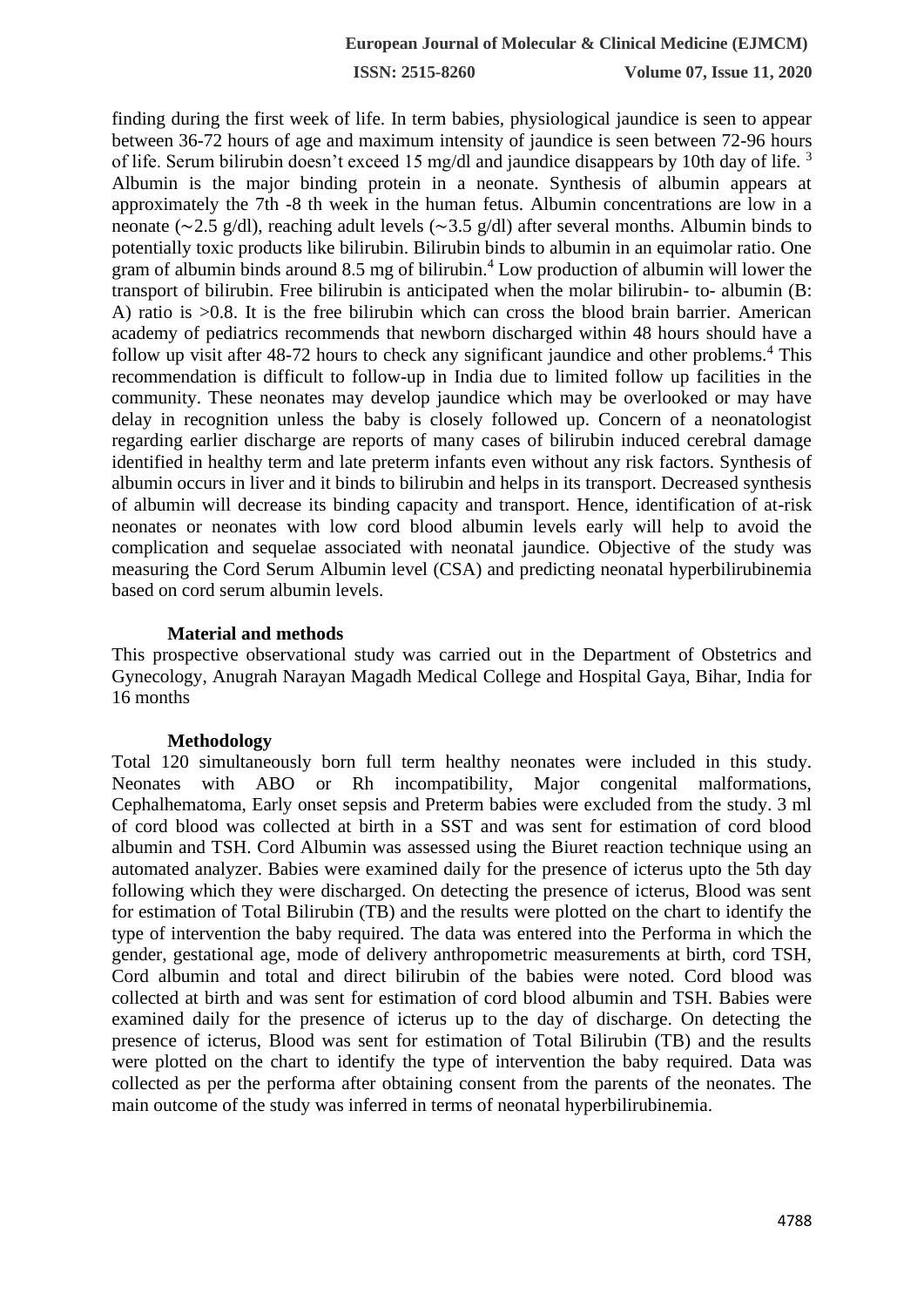### **Results**

In the study a total of 120 babies were registered. Out of this 65(54.17)% were female and 55(45.83%) were male. There was no significant difference in the number of male and female babies. Depending on the cord albumin levels the babies were grouped into two: >2.8 gm/dl (Group 1) and <2.8 gm/dl (Group 2). Lower normal limit for cord serum albumin in term babies is 2.8g m/dl. There was a total of 95 babies in Group 1 and 25 babies in Group 2. The mean gestational age was among Group 1 was 39.22±1.17 weeks and Group 2 was  $38.37\pm2.51$ . It was noted that babies born at a lower gestational age had a higher chance of having a low albumin value and subsequent hyperbilirubinemia (p=0.001). 63 babies were born by normal vaginal delivery and 57 were born by LSCS and there was no significant difference between the babies developing icterus based on the mode of delivery. The anthropometric profile of both the groups were compared and it was noted that only the birth weight had a significant correlation with cord albumin  $(p<0.001)$  (Table 1). A significant correlation was noted between the Cord TSH and cord Albumin levels in this study (Table 2). Out of 120 babies, 56 babies developed icterus. Under group 1, 37 babies developed icterus and under group 2, 19 babies developed icterus. The total bilirubin levels were significant in Group 2 (p<0.001) (Table 3). 26 babies of the 56 with icterus required phototherapy and it was noted that majority of these babies were from group 2 ( $p<0.05$ ) (Table 4). Only one baby required exchange transfusion and it belonged to group 2. In our study, the sensitivity of cord albumin to detect hyperbilirubinemia in newborn was determined and found to be 76%, while specificity was 66%. The positive predictive value was found to be 40% and the negative predictive value was found to be 89%. The accuracy rate was 69%.

|                         | Group 1          | Group 2           | P value |
|-------------------------|------------------|-------------------|---------|
| Gestational age (weeks) | $39.22 \pm 1.17$ | $38.37 \pm 2.51$  | 0.001   |
| Birth weight kgs        | $3.154\pm0.369$  | $2.674 \pm 0.561$ | < 0.001 |
| Length (cms)            | $47.33 \pm 3.52$ | $47.78 \pm 2.49$  | 0.254   |
| Head circumfere (cms)   | $34.84 \pm 2.32$ | $34.62 \pm 2.59$  | 0.789   |

**Table 1: Gestational age and anthropometric data**

## **Table 2: Relation between cord TSH and cord albumin**

|                        | Group 1          | Group 2          | P value |
|------------------------|------------------|------------------|---------|
| Cord TSH (micro UL/mL) | $10.57 \pm 7.22$ | $17.12 \pm 6.39$ | < 0.001 |

## **Table 3: Relation between cord albumin and bilirubin**

|                        | <b>Total number</b> | <b>Total Bilirubin value</b> | <b>P</b> value |  |
|------------------------|---------------------|------------------------------|----------------|--|
| Group 1                | 37 (38.95%)         | $11.69 \pm 3.24$ (mg/dl)     |                |  |
| Group 2                | 19(76%)             | $15.88 \pm 3.98$ (mg/dl)     | < 0.001        |  |
| Direct bilirubin value |                     |                              |                |  |
| Group 1                |                     | $0.645 \pm 0.28$ (mg/dl)     |                |  |
| Group 2                |                     | $0.678 \pm 1.89$ (mg/dl)     |                |  |
|                        |                     |                              | 0.687          |  |

## **Table 4: Relation between cord albumin and Interventions required.**

|                                 | Group 1  | Group 2 | <b>P</b> value |
|---------------------------------|----------|---------|----------------|
| Neonates with Icterus           | $\gamma$ |         | < 0.0005       |
| Newborns requiring phototherapy |          | ∸       | $<\!\!0.05$    |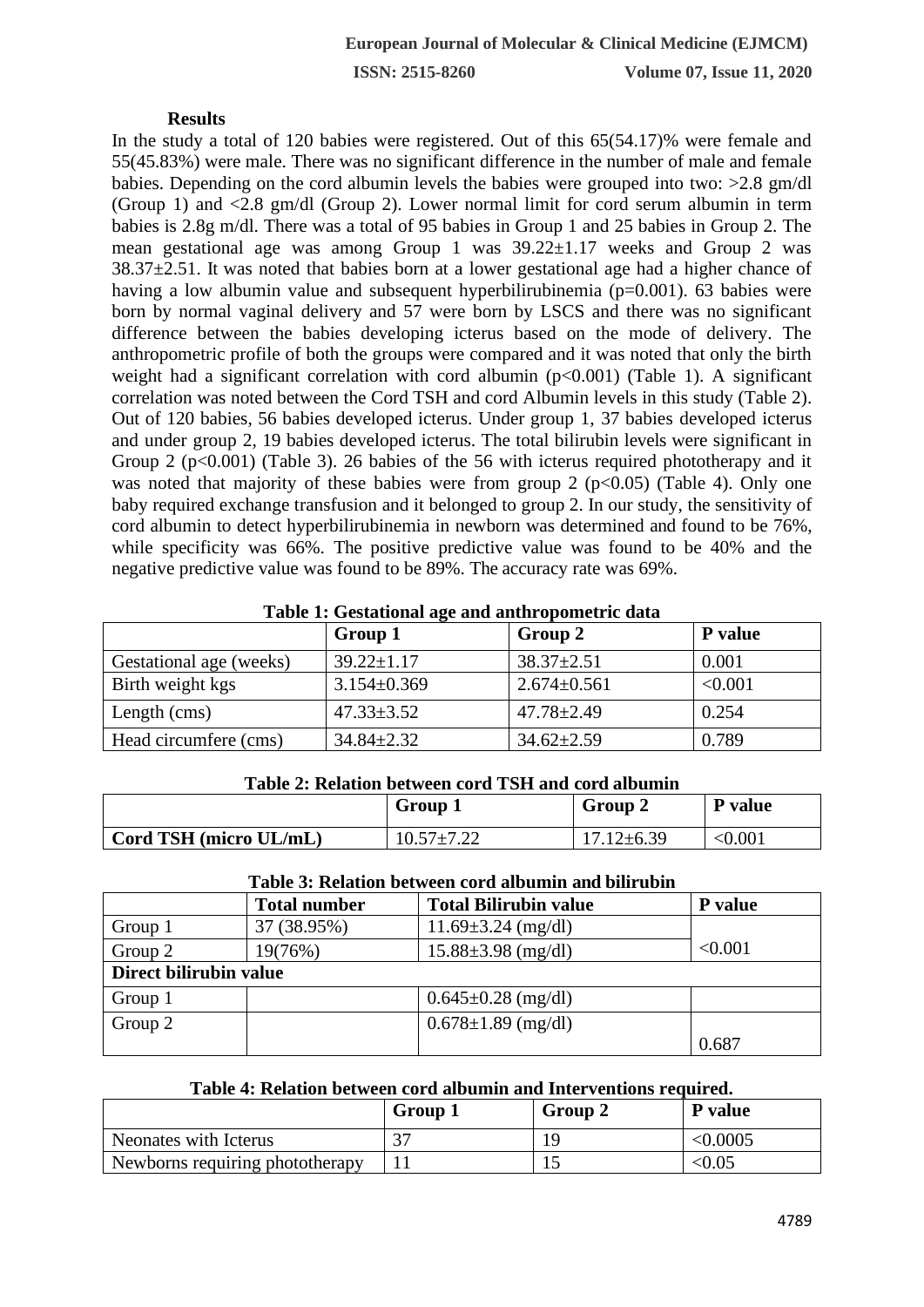**ISSN: 2515-8260 Volume 07, Issue 11, 2020**

## **Discussion**

In the present study, we assessed the ability if cord albumin in assessing and acting as a tool for screening for neonatal jaundice. Albumin in a neonate is the major binder of bilirubin and decrease the binding and transport of it.<sup>5</sup> In the study a total of 120 babies were registered. Out of this 65(54.17)% were female and 55(45.83%) were male. There was no significant difference in the number of male and female babies. However, studies done by Satrya and Maisels and Kring had showed that male babies are at a higher risk of developing icterus and subsequent intervention for icterus.<sup>6,7</sup> But the presentation study is in correlation with study done by Taksande et al which states that there is no relation between neonatal hyperbilirubinemia and the sex of the baby.<sup>8</sup>

In this study, it was noted that the gestational age at which the baby was born had a positive correlation with the presence lower albumin levels. It was noted that lower the gestational age higher was the chance of the baby developing icterus.

In this study 63 babies were born by normal vaginal delivery and 57 were born by LSCS and there was no significant difference between the babies developing icterus based on the mode of delivery. This was in correlation with the studies done by Sun G et al and Sahu et al.<sup>9,10</sup> When the birth weight of the neonate was considered it was seen that babies born with lower weight had a significantly higher chance of developing of icterus and the babies mostly had low cord albumin levels. Whereas previous studies by Knusden et al, Awathi and rehman had stated that there was no significant correlation between the birth weight and low cord albumin values. $^{11,12}$ 

Out of 120 babies, 56 babies developed icterus. Under group 1, 37(66.07%) babies developed icterus and under group 2, 19(33.93%) babies developed icterus. The total bilirubin levels were significant in Group 2 ( $p<0.001$ ). 26 babies of the 56 with icterus required phototherapy and it was noted that majority of these babies were from group 2 (p<0.05). Trivedi et al, in their study involving 605 neonates had concluded that majority of the infants who required phototherapy had a cord albumin level lower than 2.8 mg/dl.<sup>13</sup> Suchanda et al in a study of 40 neonates found that 80% neonates with cord albumin less than 2.8 mg/dl required phototherapy.<sup>10</sup>

In our study, the sensitivity of cord albumin to detect hyperbilirubinemia in newborn was determined and found to be 76%, while specificity was 66%. The positive predictive value was found to be 40% and the negative predictive value was found to be 89%. The accuracy rate was 69%.

Pahuja M et al in their had noted that predictive value of cord albumin for development of neonatal hyperbilirubinemia was 75% which implies a fair predictive value of the criteria with 61.3% sensitive and 76.8% specific and is incorrelation with the present study.<sup>14</sup> A study by Nahar et al showed cord bilirubin level >2.5 mg/dl had a sensitivity of 77%, specificity of 98.6% with negative predictive value of 96% which is in correlation with the present study.<sup>15</sup> Sahu et al, showed that 70% newborn who developed significant Neonatal hyperbilirubinemia had cord albumin level <2.8 gm/dL, 30% newborn had cord albumin level 2.9-3.3 gm/dL and none of the newborns with cord albumin level >3.4 gm/dL developed hyperblirubinemia.<sup>10</sup>

## **Conclusion**

Cord albumin levels help to determine and predict the possibility of hyperbilirubinemia among neonates. Hence this can help to identify the at-risk neonates. So, routine determination of cord albumin can be advocated to keep a track on at risk neonates.